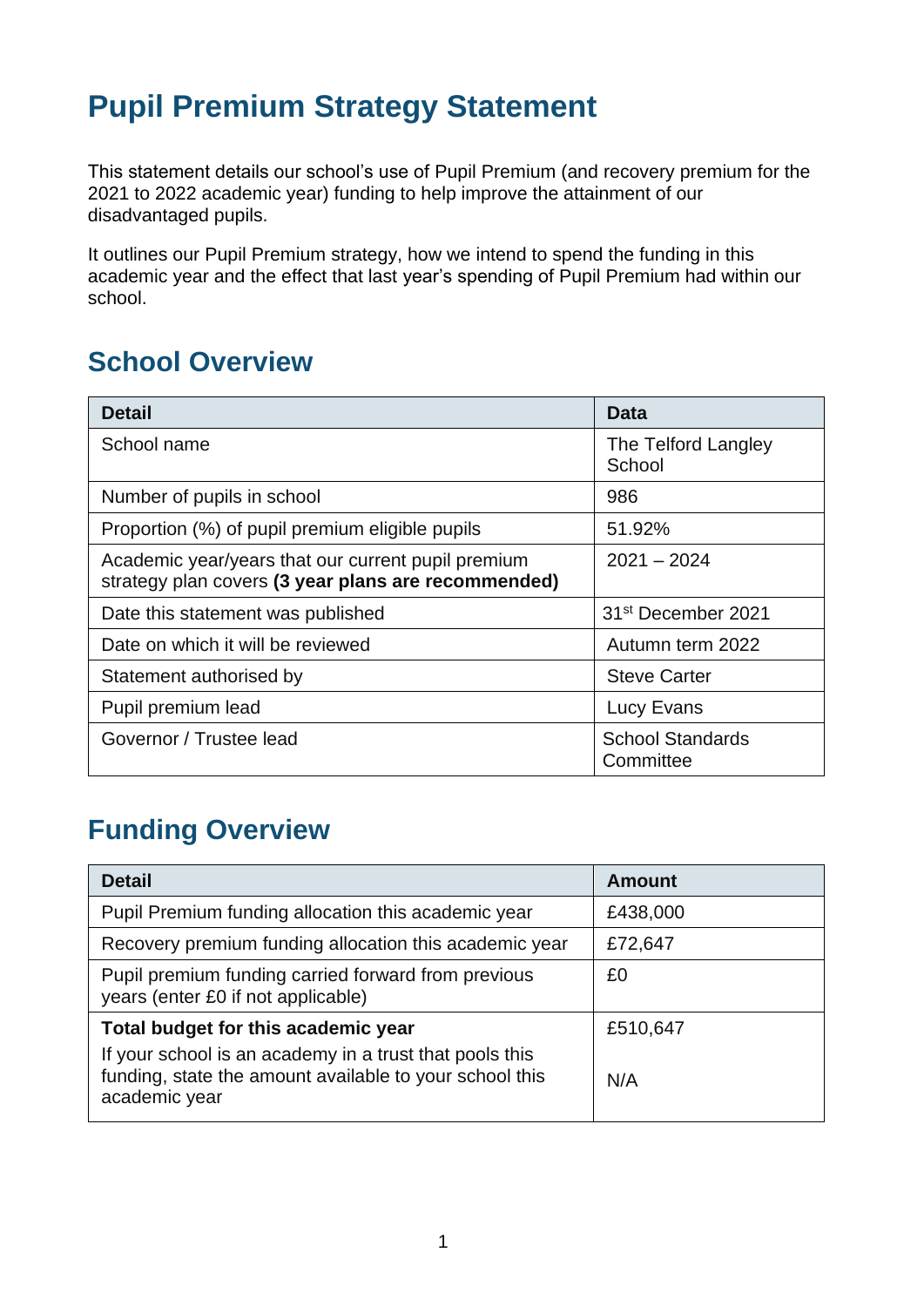# **Part A: Pupil Premium Strategy Plan**

#### **Statement of Intent**

Our intention is that all pupils, irrespective of their background or the challenges they face, make good progress and achieve across the curriculum.

Our ultimate objectives are:

- To narrow the attainment gap between disadvantaged and non-disadvantaged pupils.
- To support our children's health and wellbeing to enable them to access learning at an appropriate level.

High-quality teaching is at the heart of our approach, with a focus on areas in which disadvantaged pupils require the most support and for those who are high attainers through a broad and balanced curriculum, Rosenshine's Principals of Instruction, relevant cognitive science research that informs our curriculum planning and pastoral support. At The Telford Langley School we work towards high levels of literacy and numeracy, embedded within our curriculum and whole school reading strategies. This is proven to have impact on closing the disadvantage attainment gap and at the same time benefits non-disadvantaged pupils in our school.

We adopt a whole school approach in which all staff receive CPD and take responsibility for disadvantaged pupils' outcomes and raise expectations of what they can achieve.

Our strategy is also integral to wider school plans for education recovery, notably in its targeted support through the National Tutoring Programme for pupils whose education has been worst affected and to improve the quality of remote and blended learning approaches to support and promote progress for all.

Our approach is responsive to common challenges and individual needs. The challenges that young people face are varied and there is no 'one size fits all'.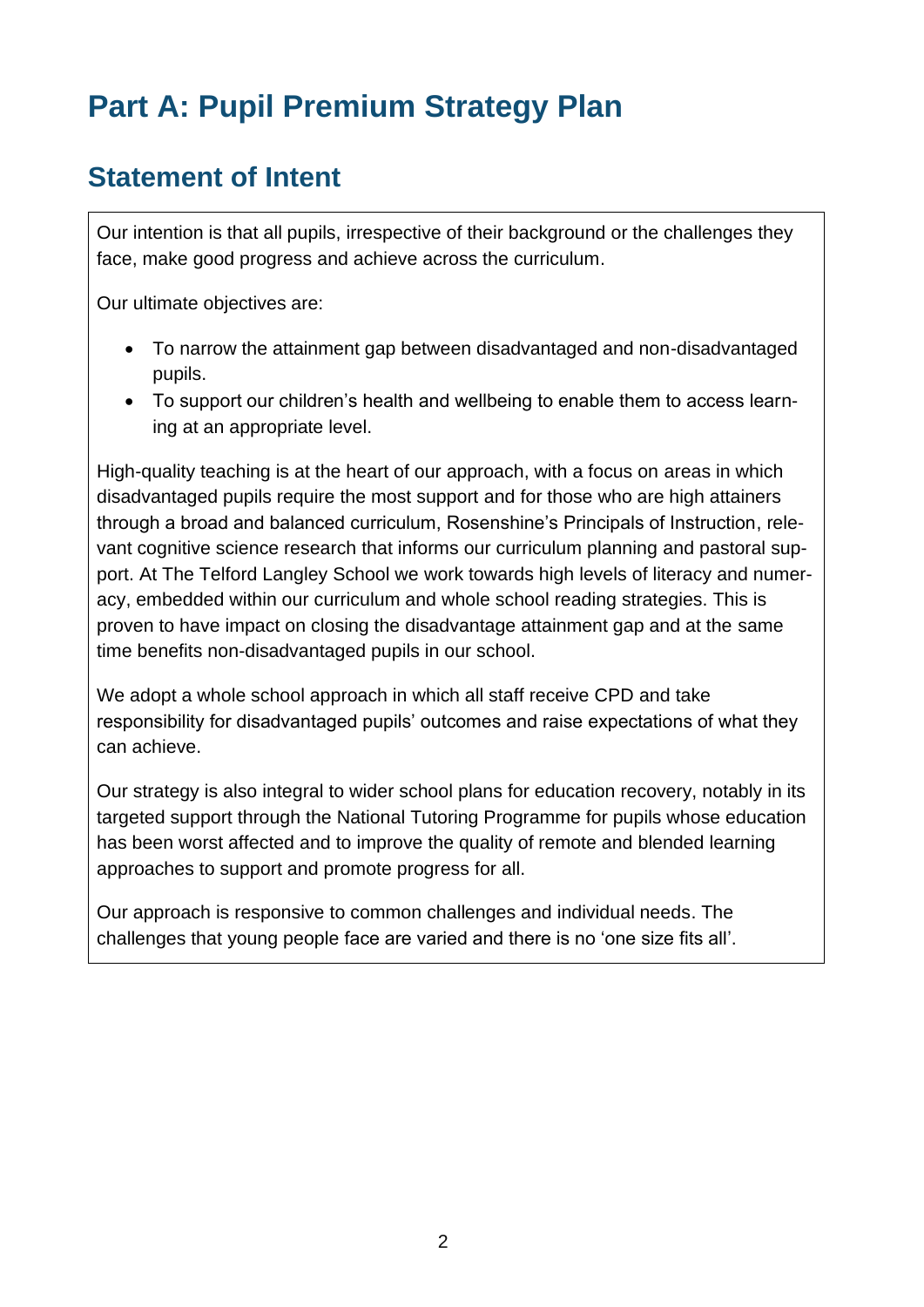## **Challenges**

This details the key challenges to achievement that we have identified among our disadvantaged pupils.

| <b>Challenge</b><br>number | <b>Detail of challenge</b>                                                                                                                                                     |
|----------------------------|--------------------------------------------------------------------------------------------------------------------------------------------------------------------------------|
| 1                          | Low literacy and numeracy on entry to Year 7.                                                                                                                                  |
| 2                          | Behaviour and attitude to learning issues with some students in all<br>years.                                                                                                  |
| 3                          | The number of mobile PP students entering KS4 predicted to attain a<br>grade 4+ in English and Mathematics respectively lower than the non-<br>mobile PP pupils figure.        |
| 4                          | Attendance rates for pupils eligible for PP is 86.92% (below the target of<br>95% for all students) This reduces their school hours causing them to<br>fall behind on average. |
| 5                          | Increasing social, emotional, mental health issues are affecting the<br>progress of PP students within each year group.                                                        |
| 6                          | Parental and family engagement with school is still lower with some PP<br>families than non-PP families.                                                                       |
| 7                          | Low aspirations and history of underachievement continues with some<br>families.                                                                                               |
| 8                          | Further widening of the gap due to lower engagement with remote<br>learning than Non-PP students during the pandemic.                                                          |

## **Intended Outcomes**

This explains the outcomes we are aiming for **by the end of our current strategy plan**, and how we will measure whether they have been achieved.

| Intended outcome                                                                                                          | <b>Success criteria</b>                                                                                                                                                                                                                                                                                                                                                                                                                                                                                                                                                                            |
|---------------------------------------------------------------------------------------------------------------------------|----------------------------------------------------------------------------------------------------------------------------------------------------------------------------------------------------------------------------------------------------------------------------------------------------------------------------------------------------------------------------------------------------------------------------------------------------------------------------------------------------------------------------------------------------------------------------------------------------|
| Improved levels of progress in literacy<br>and numeracy for targeted students,<br>across all year groups eligible for PP. | The targeted PP pupils make expected<br>progress. At least 50% of PP pupils ex-<br>ceed their Literacy & Numeracy targets<br>and 100% meet their expected targets.<br>65% of all pupils have a reading age at<br>or above their chronological age. This<br>will be evidenced through Accelerated<br>Reader, Access Test and Corrective<br>Reader outcomes. The data from these<br>programmes will help to Close the read-<br>ing age gap between PP and Non-PP<br>students. Students reading age to be at<br>least in line with their chronological age.<br>Work scrutiny, learning walks and deep |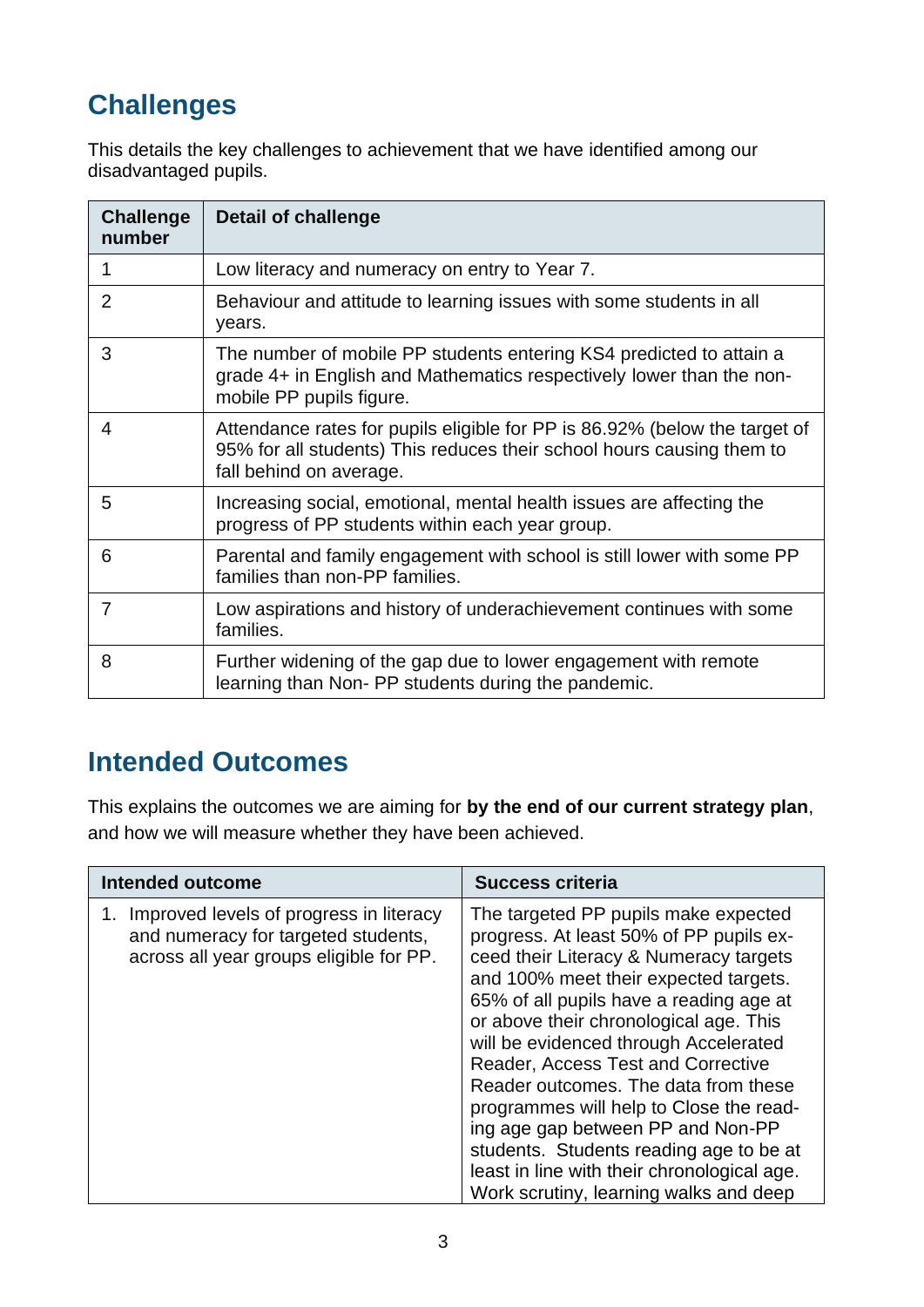|                                                                                                                                                                                                           | dives show evidence of extended writing<br>in line with age related expectations.                                                                                                                                                                                                                                                                                                                                                                                                                             |
|-----------------------------------------------------------------------------------------------------------------------------------------------------------------------------------------------------------|---------------------------------------------------------------------------------------------------------------------------------------------------------------------------------------------------------------------------------------------------------------------------------------------------------------------------------------------------------------------------------------------------------------------------------------------------------------------------------------------------------------|
| 2. Behaviour and attitudes to learning<br>issues in targeted PP students, in all<br>years, to be improved.                                                                                                | Increased participation in tailored<br>learning and support programmes to<br>improve the engagement in school and<br>the curriculum. Reduction in<br>consequences and increase in rewards<br>and participation in opportunities within<br>school.<br>Staff to apply 100% consistency with the<br>consequence system, 100% using<br>house points to reward pupils within the<br>lesson. Staff to use the 4 to start and 4<br>to finish. Pupils to achieve 100%<br>punctuality and 95% and above<br>attendance. |
| 3. To improve Mobile PP attainment                                                                                                                                                                        | Build communication with schools<br>students have come from in order to<br>improve seamless curriculum learning.<br>E.g to communicate texts they have<br>studies or exam boards they have<br>worked on. Work with EAL and pastoral<br>staff to ensure mobile students have the<br>best support.                                                                                                                                                                                                              |
| 4. To improve attendance of PP pupils in<br>line with National benchmark<br>increasing the number of schools<br>hours they are attending.                                                                 | Reduce the number of persistent<br>absence (PA) among pupils eligible for<br>PP to 10% or below. All PP pupils to<br>have 95% attendance or above. Where<br>they are not, pastoral departments are<br>putting in place intervention which are<br>monitored by Heads of House and full<br>time School EWO.                                                                                                                                                                                                     |
| 5. Pupils to be supported with their<br>social, emotional and mental health<br>allowing them to improve their<br>resilience and coping mechanisms<br>facilitating the removal of barriers to<br>learning. | Mental Health Lead appointed providing<br>ongoing support to pupils and Mental<br>Health sessions as part of the tutor<br>programme.<br>School counsellor to support pupils<br>referred via the pastoral teams.<br>Trailblazers?<br>Increase pupils attendance to lessons.                                                                                                                                                                                                                                    |
| 6. Strengthen engagement with parents<br>and families especially PP parents and<br>carers.                                                                                                                | EWO (Educational Welfare Officer) has<br>been employed in order to strengthen<br>relationships with parents, families and<br>students especially PP students in order<br>that attendance is improved as well as<br>providing emotional, social and<br>behavioural support.                                                                                                                                                                                                                                    |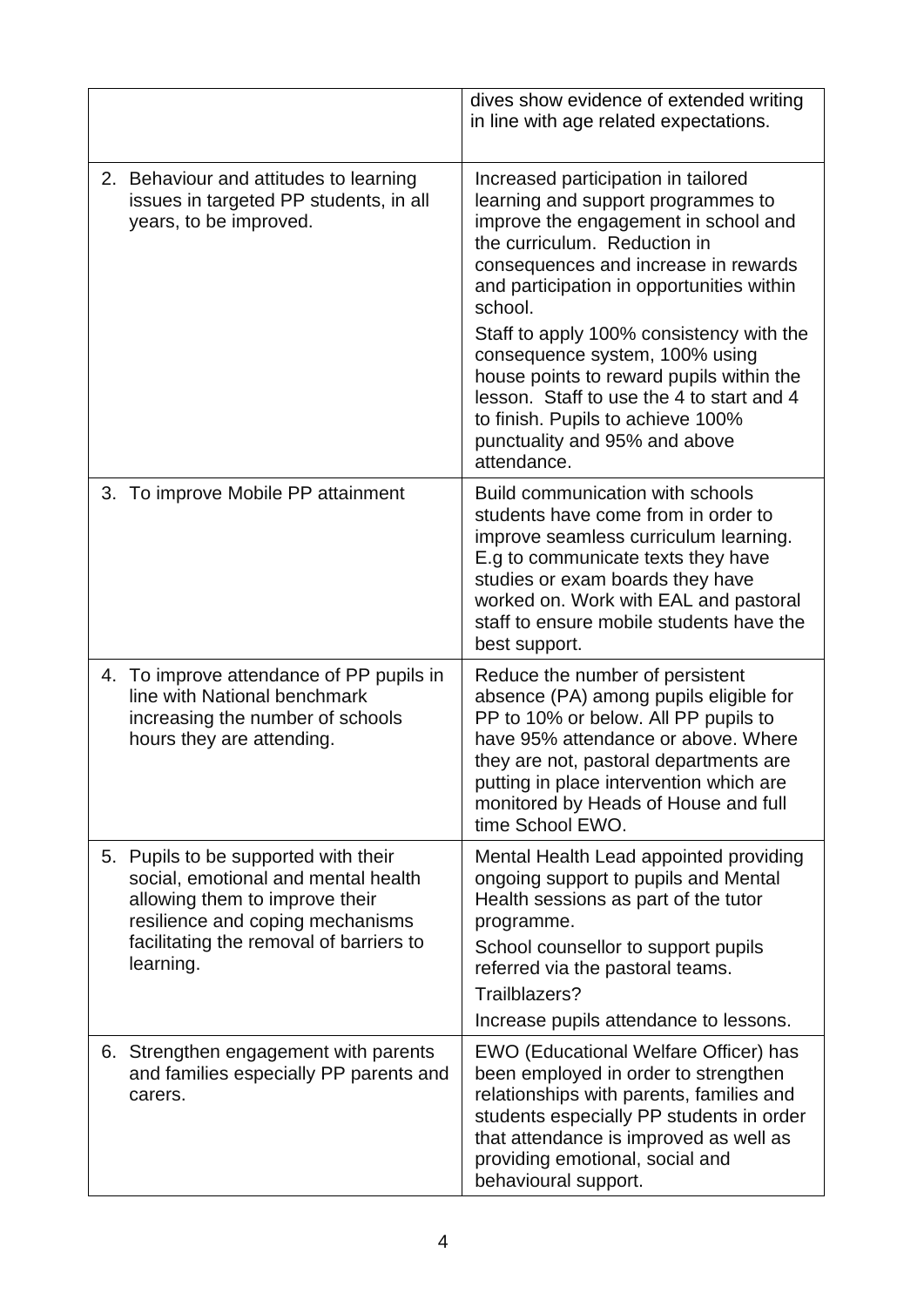| 7. Increased opportunities for PP<br>students and non- PP students to<br>raise aspirations (aspirational strategy)<br>and raise attainment. | Aspire to HE Lead appointed and Aspire<br>to HE curriculum taught to Year 9, 10<br>and 11, OLT Careers Lead has<br>developed an aspirational careers<br>curriculum that is delivered to all year<br>groups, mapped against the CDI (Career<br>Development Institute) Learning<br><b>Outcomes and positive Career</b><br>strategies are being embedded into<br>whole school provision.<br>As part of whole school curriculum<br>planning, curriculum areas are planning<br>for cultural capital and trips, visits and<br>speakers are planned for the academic<br>year. |
|---------------------------------------------------------------------------------------------------------------------------------------------|------------------------------------------------------------------------------------------------------------------------------------------------------------------------------------------------------------------------------------------------------------------------------------------------------------------------------------------------------------------------------------------------------------------------------------------------------------------------------------------------------------------------------------------------------------------------|
| 8. Improve the quality of remote teaching<br>and blended learning for all students.                                                         | Maintain and improve the quality of<br>blended learning to mirror the curriculum<br>provision in line with the whole school<br>Deep Dive process. Implementation of<br>Rosenshine's Principles of instruction to<br>reduce cognitive overload. Increase of<br>meaningful engagement for all students<br>on all learning platforms.                                                                                                                                                                                                                                     |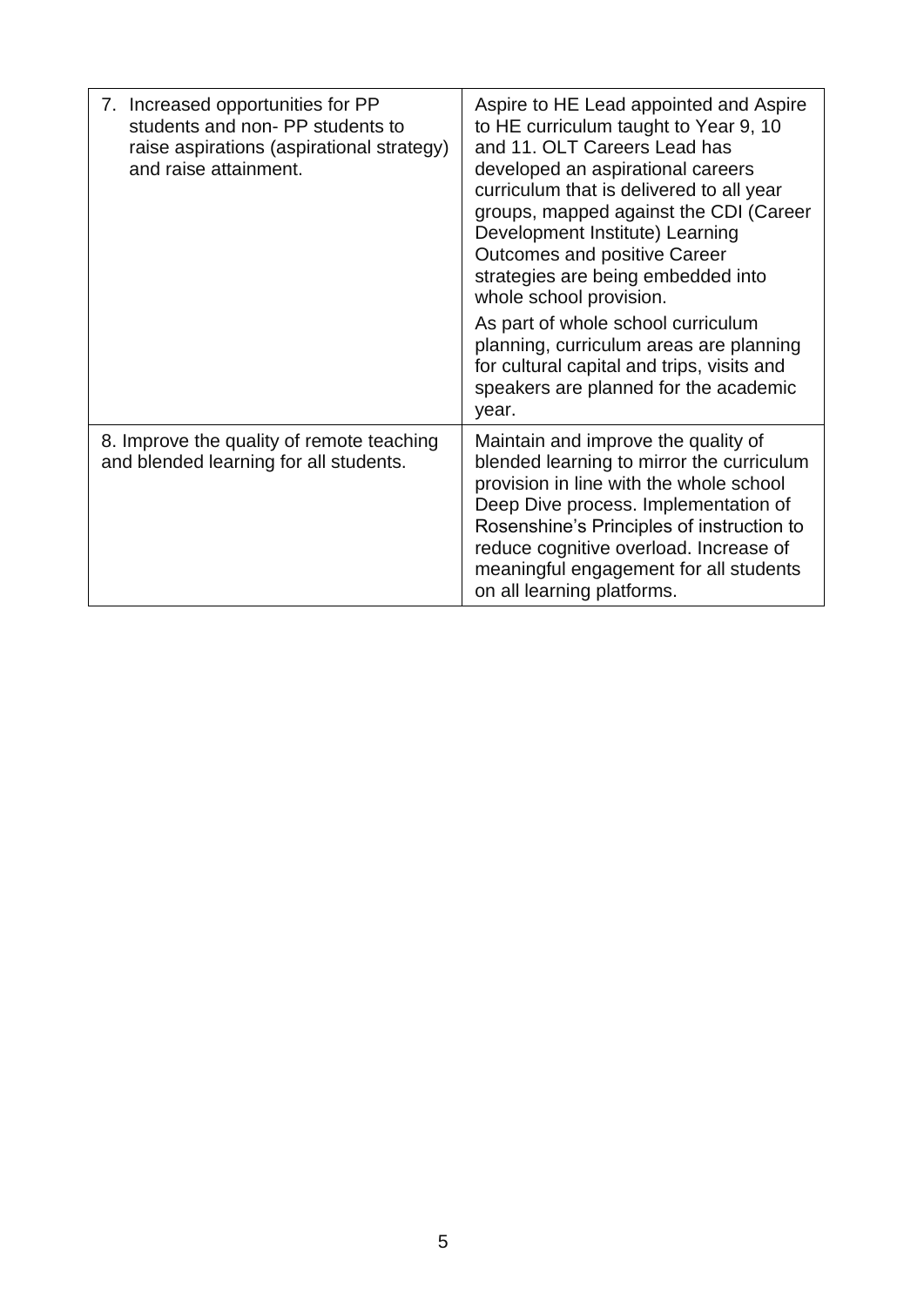#### **Activity in this academic year**

This details how we intend to spend our pupil premium (and recovery premium funding) **this academic year** to address the challenges listed above.

## **Teaching (for example, CPD, recruitment and retention)**

Budgeted cost: £ 180,647

| <b>Activity</b>                                                                                                                                                                                              | <b>Evidence that supports this</b><br>approach                                                                                                                                                                                                                                                                                                                                                                                                                                                                                                                                                                                                                                                                                                                                                                | <b>Challenge</b><br>number(s)<br>addressed |
|--------------------------------------------------------------------------------------------------------------------------------------------------------------------------------------------------------------|---------------------------------------------------------------------------------------------------------------------------------------------------------------------------------------------------------------------------------------------------------------------------------------------------------------------------------------------------------------------------------------------------------------------------------------------------------------------------------------------------------------------------------------------------------------------------------------------------------------------------------------------------------------------------------------------------------------------------------------------------------------------------------------------------------------|--------------------------------------------|
| To recruit and retain<br>staff with the<br>emphasis on quality<br>first teaching-<br>recruitment of<br>effective and highly<br>effective teachers.                                                           | Research from the NFER shows that<br>quality first teaching can make a<br>whole year's difference in progress<br>of students and post- pandemic this<br>is important to close gaps in<br>substantive and disciplinary<br>knowledge that has been planned as<br>part of the whole school curriculum.<br>According to cognitivist Jerome<br>Bruner, "knowledgeable people play<br>a major role in the cognitive<br>development of a learner" (teacher<br>as expert) and according to Bruner's<br>Scaffolding Theory, scaffolding in<br>learning, for example questioning,<br>role modelling and exemplars<br>(WAGOLLs) is beneficial to effective<br>and highly effective acquisition of<br>substantive and disciplinary<br>knowledge and are therefore, used<br>as part of teaching and learning in<br>school. | 1, 3, 7, 8                                 |
| Curriculum provision<br>to include reading<br>lessons and the<br>recruitment and<br>retention of reading<br><b>Teachers/Librarians</b><br>to successfully lead<br>reading as an explicit<br>curriculum area. | The Accelerated Reader programme<br>has proven impact on literacy levels<br>within the school and this is backed<br>up by national and programme data<br>that is used to calculate reading<br>ages and ZPD (Zone of Proximal<br>Development) as part of a<br>constructivist approach- Lev<br>Vygotsky.                                                                                                                                                                                                                                                                                                                                                                                                                                                                                                        | 1, 7                                       |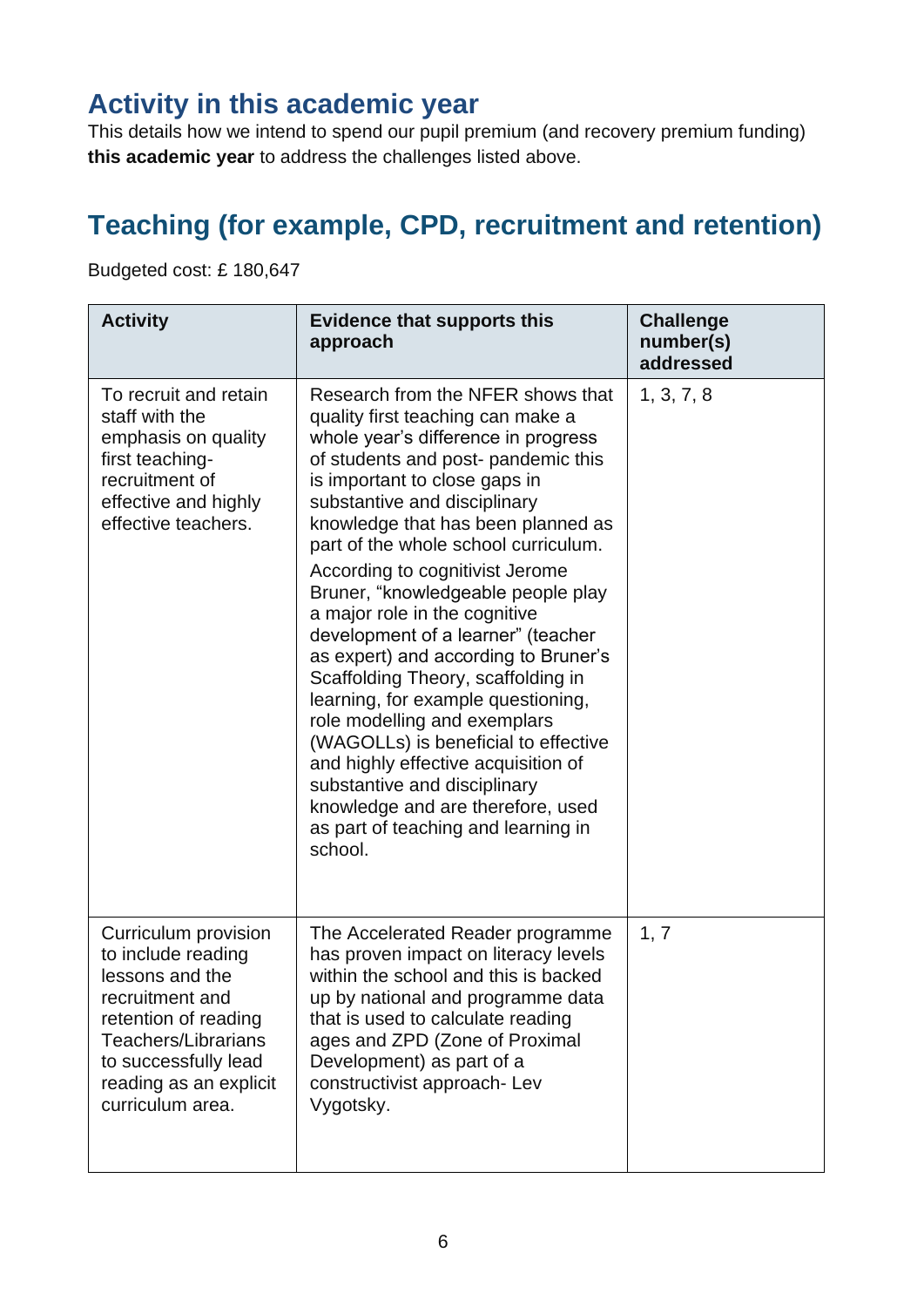| Pupil facing and non-<br>pupil facing staff<br>receive CPD on<br>Curriculum, Blended<br>Learning Strategies,<br>Departmental time for<br>impact monitoring<br>and intervention<br>group selection. | The Deputy Head- Curriculum has<br>used research from the EEF, Ofsted<br>and cognitive science research in<br>order to ensure that the newly<br>designed and adapted whole school<br>curriculum, blended learning<br>strategies and impactful<br>interventions and leads CPD to<br>ensure staff learn and deliver<br>teaching and learning in line with<br>school strategies and to benefit<br>students, both PP and non-PP. | 3, 7, 8 |
|----------------------------------------------------------------------------------------------------------------------------------------------------------------------------------------------------|------------------------------------------------------------------------------------------------------------------------------------------------------------------------------------------------------------------------------------------------------------------------------------------------------------------------------------------------------------------------------------------------------------------------------|---------|
|----------------------------------------------------------------------------------------------------------------------------------------------------------------------------------------------------|------------------------------------------------------------------------------------------------------------------------------------------------------------------------------------------------------------------------------------------------------------------------------------------------------------------------------------------------------------------------------------------------------------------------------|---------|

## **Targeted academic support (for example, tutoring, oneto-one support structured interventions)**

Budgeted cost: £ 100,000

| <b>Activity</b>                                                                                                                                                                                                                                                                                                                  | <b>Evidence that supports this</b><br>approach                                                                                                                                                                                                                                                                                                                                                                                                                                                                                                                                                                                                                                                                                        | <b>Challenge</b><br>number(s)<br>addressed |
|----------------------------------------------------------------------------------------------------------------------------------------------------------------------------------------------------------------------------------------------------------------------------------------------------------------------------------|---------------------------------------------------------------------------------------------------------------------------------------------------------------------------------------------------------------------------------------------------------------------------------------------------------------------------------------------------------------------------------------------------------------------------------------------------------------------------------------------------------------------------------------------------------------------------------------------------------------------------------------------------------------------------------------------------------------------------------------|--------------------------------------------|
| <b>Corrective Reader</b><br>Programme.                                                                                                                                                                                                                                                                                           | The Corrective Reader programme<br>is based on direct instruction<br>research and principles (Englemann,<br>Hanner & Johnson, 1999). This<br>programme enables development of<br>decoding skills and reading<br>comprehension.                                                                                                                                                                                                                                                                                                                                                                                                                                                                                                        | 1, 7                                       |
| Increase access to<br>and continue to<br>promote online<br>curriculum and<br>learning resources via<br><b>MS Teams and home</b><br>learning section of the<br>school website (for<br>homework, Year Base<br>and in case of Covid<br>closures), ensuring<br>disadvantaged pupil<br>have equal access to<br>the school curriculum. | Studies carried out by the EEF as<br>part of the teaching and learning<br>toolkit consistently find that digital<br>technology is associated with<br>moderate learning gains: on<br>average, an additional four months'<br>progress. The use of online<br>platforms to deliver part of teaching<br>content also allows for greater<br>monitoring by teachers, and provide<br>an opportunity for quick, targeted<br>intervention - often without the need<br>to draw attention to the fact that help<br>is required (which can be off-putting<br>for some disadvantaged pupils).<br>The use of digital platforms can also<br>be advantageous for those pupils<br>whose parents are unable to provide<br>academic support and guidance. | 8                                          |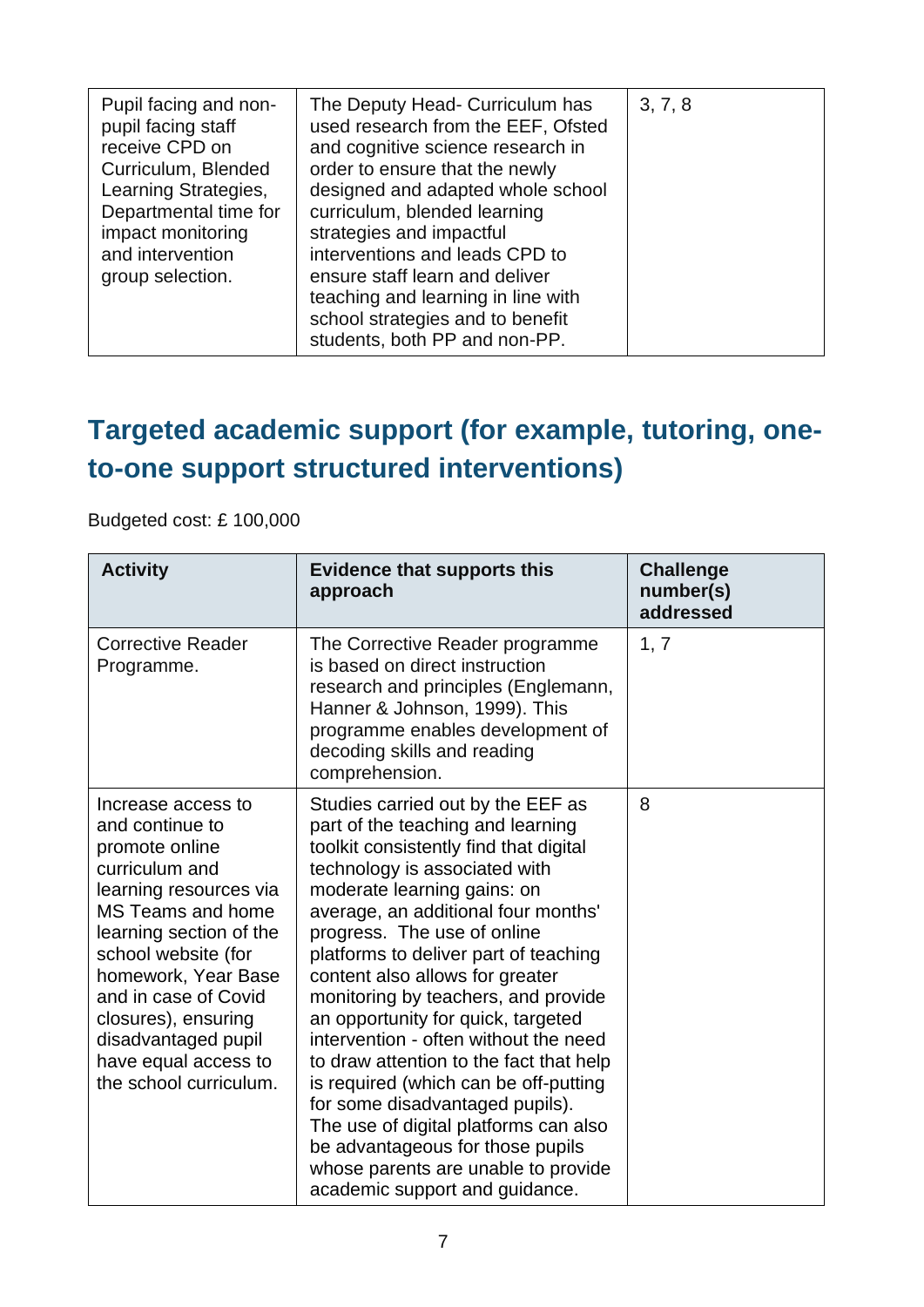| Tailored learning and<br>support programmes:<br>Alternative<br>Provision<br>Group<br>interventions<br>- 1:1 interventions | According to the EEF small group<br>tuition has an average impact of four<br>months' additional progress over the<br>course of the year and is most<br>effective when it is targeted at pupil's<br>specific needs. Specifically, with<br>regards to PP students, small group<br>support can be effectively targeted<br>to disadvantaged groups to improve<br>outcomes. | 1, 2, 7 |
|---------------------------------------------------------------------------------------------------------------------------|------------------------------------------------------------------------------------------------------------------------------------------------------------------------------------------------------------------------------------------------------------------------------------------------------------------------------------------------------------------------|---------|

## **Wider strategies (for example, related to attendance, behaviour, wellbeing)**

Budgeted cost: £230,000

| <b>Activity</b>                                                                                                                                                                                                                                                                                    | <b>Evidence that supports this</b><br>approach                                                                                                                                                                                                                                                                                                                                                                                                                                                                        | <b>Challenge</b><br>number(s)<br>addressed |
|----------------------------------------------------------------------------------------------------------------------------------------------------------------------------------------------------------------------------------------------------------------------------------------------------|-----------------------------------------------------------------------------------------------------------------------------------------------------------------------------------------------------------------------------------------------------------------------------------------------------------------------------------------------------------------------------------------------------------------------------------------------------------------------------------------------------------------------|--------------------------------------------|
| <b>School EWO</b><br>employed with the aim<br>of improving the %<br>attendance of<br>disadvantaged<br>students so that it is<br>in-line with their peers.<br>Dedicated support<br>staff, year leaders,<br>and form tutors focus<br>on monitoring pupils<br>and following up<br>quickly on absence. | Increased absence leads to more<br>gaps in learning; these gaps become<br>cumulative and hinder the progress<br>of students through the curriculum.<br>This affects impact of the curriculum<br>on students' substantive and<br>disciplinary knowledge. New<br>knowledge is built on prior learning:<br>if this learning is fragile and<br>disconnected, new knowledge 'falls<br>through the gaps'. NFER briefing for<br>school leaders identifies addressing<br>attendance as a key step to<br>improving attainment. | 4,6                                        |
| Where it is deemed<br>necessary the school<br>nurse to support in<br>managing extended<br>periods of absence<br>due to illness.                                                                                                                                                                    | Disadvantaged pupils are<br>statistically more likely to have lower<br>attendance rates - for example, last<br>year the % attendance for PP<br>students was 3% below that of their<br>peers. If we seek to improve the<br>attainment and life-chances for our<br>disadvantaged students, our starting<br>point must be ensuring that they are<br>actually in school to benefit from all<br>of the other suggested strategies                                                                                          |                                            |
| <b>School Counsellor</b><br>employed.                                                                                                                                                                                                                                                              | Experiences of lockdown will vary<br>greatly from pupil to pupil. For some,<br>it may have been a safe and<br>enjoyable time, with the opportunity<br>to develop independence and                                                                                                                                                                                                                                                                                                                                     | 5                                          |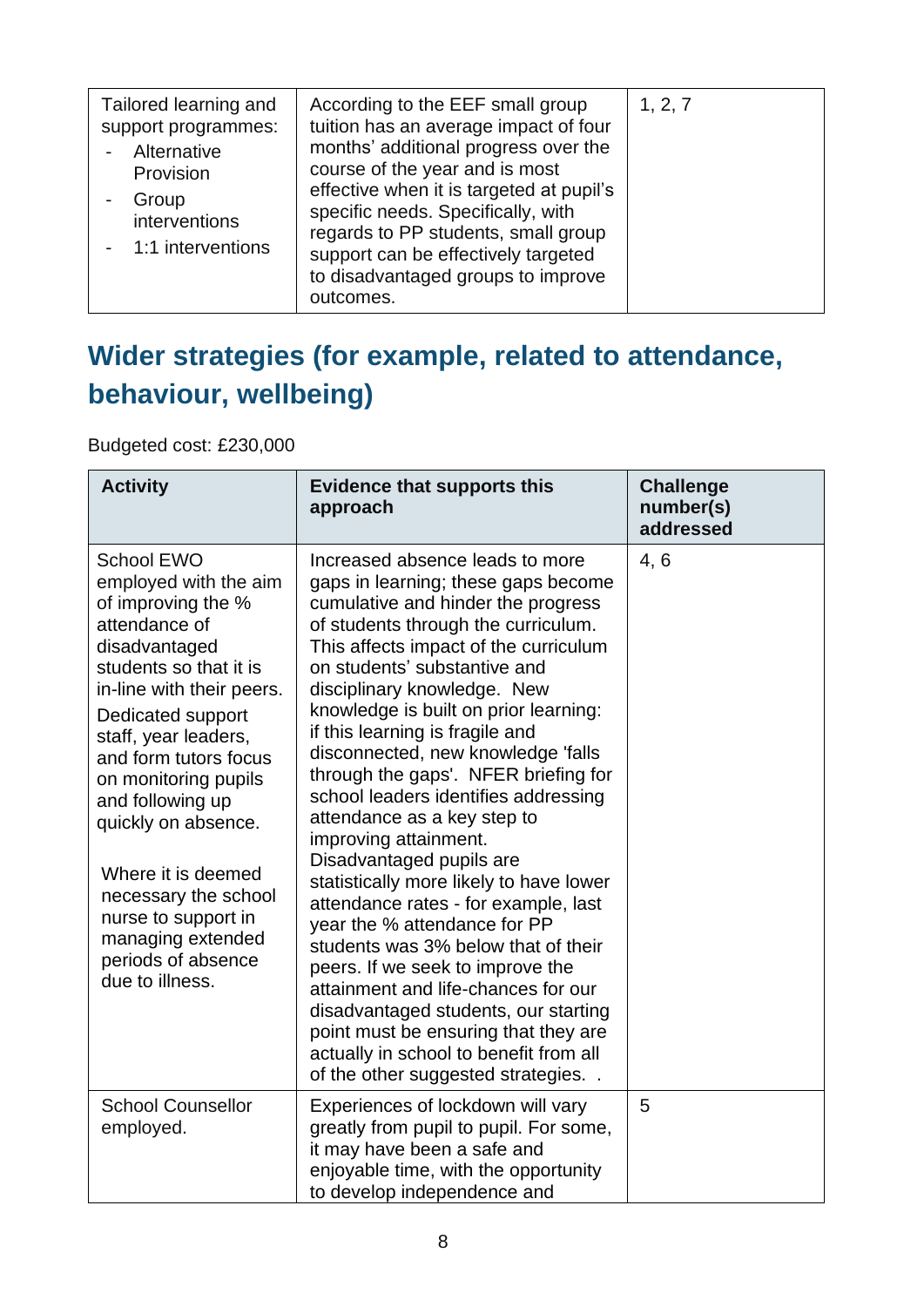|                                                                                                                                              | technological skills. For others, it<br>will have been challenging or even<br>traumatic - it is well-known that, for<br>some students, school provides a<br>'safe haven'. These students not<br>only need to be provided with the<br>opportunity to access a 'catch-up<br>curriculum' which aims to address<br>their academic needs, they also<br>need access to high quality<br>counselling and mentoring from<br>qualified staff to redress some of the<br>issues which will have been<br>exacerbated during lockdown -<br>research suggests that this is<br>particularly important to LAC.                               |               |
|----------------------------------------------------------------------------------------------------------------------------------------------|-----------------------------------------------------------------------------------------------------------------------------------------------------------------------------------------------------------------------------------------------------------------------------------------------------------------------------------------------------------------------------------------------------------------------------------------------------------------------------------------------------------------------------------------------------------------------------------------------------------------------------|---------------|
| <b>Mental Health Lead</b><br>appointed.                                                                                                      | The Mental Health Lead has been<br>appointed to deliver CPD on mental<br>health related issues and to support<br>better mental health in both students<br>and staff post- pandemic.                                                                                                                                                                                                                                                                                                                                                                                                                                         | 5             |
| Children and Young<br>People's Mental<br><b>Health Trailblazer</b><br>Programme.                                                             | The Department for Education,<br>Deparmtent of Health and Social<br>Care and NHS England have<br>selected areas across England to<br>test ways of supporting children and<br>young people with their mental<br>health and wellbeing. They include<br>having a named person who will<br>lead the school's approach to mental<br>health and wellbeing. This is a<br>national programme in conjunction<br>with research centres at University<br>Birmingham.                                                                                                                                                                   |               |
| <b>Pastoral Staff</b><br>structure for full<br>support with:<br>Behaviour and<br>attitude<br>Attendance<br>Social and Emotional<br>Wellbeing | It is clear from relevant research<br>that, apart from providing high<br>quality education, school should<br>develop pupils' resilience so that<br>they can achieve success, and aim<br>to transform pupils' commitment,<br>motivation and productivity. School<br>behaviour policies deal with the day-<br>to-day sanctions (and rewards) of all<br>students, but some students need to<br>be taught how to behave, not merely<br>punished for infractions. Attitudes<br>towards school and learning are<br>heavily influenced by self-esteem<br>and confidence and when a pupil is<br>lacking in either, poor behavour is | 2, 3, 4, 5, 6 |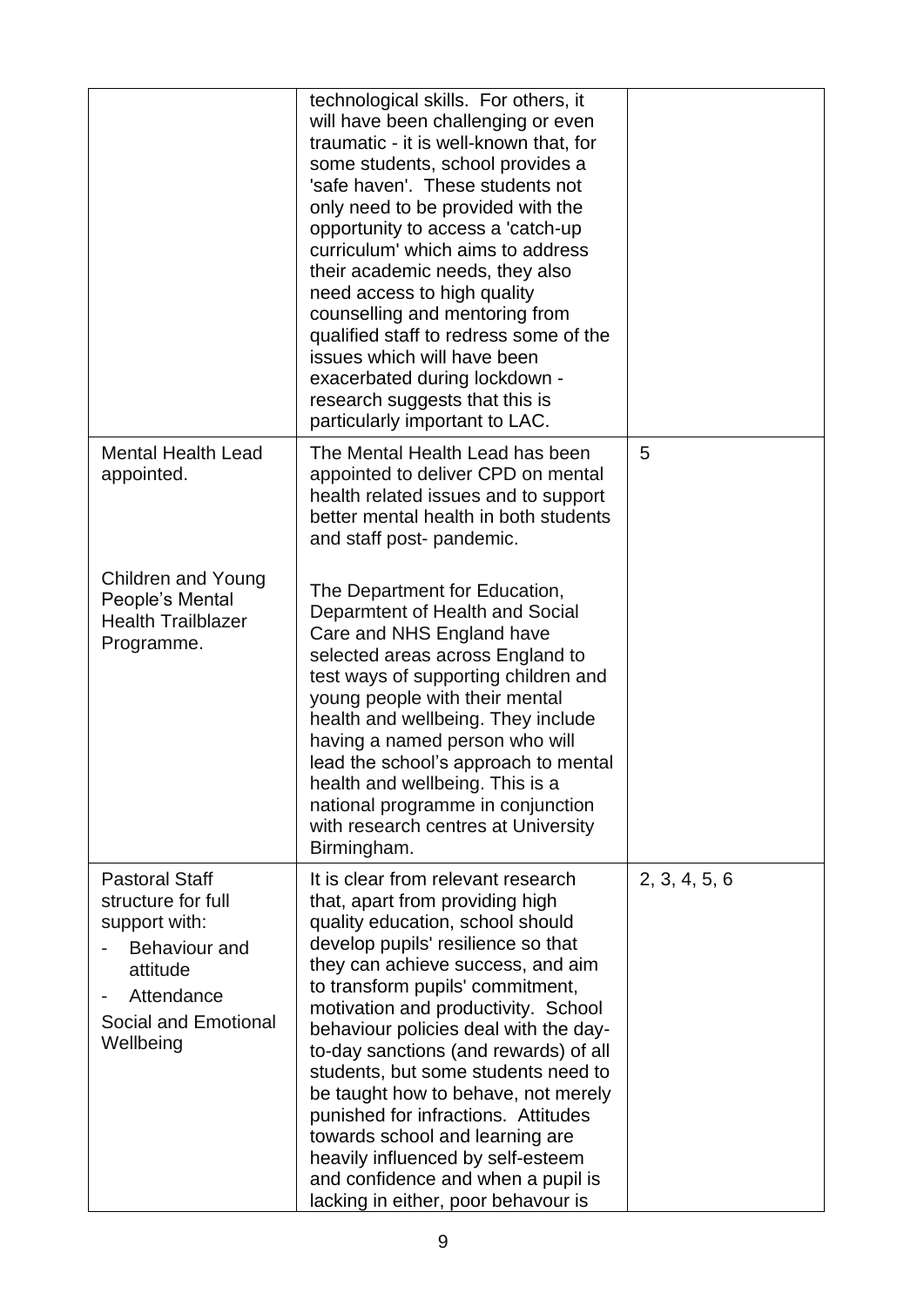|                                                                                                                                                                                                                                                                                                                                                    | often the result. Investing in high<br>quality pastoral care, which includes<br>excellent pastoral leaders, Heads of<br>Year, Assistant Heads of Year and<br>Student Support Officers (SSOs),<br>will enable the school to provide<br>programmes/support which aim to<br>intervene quickly and effectively<br>when behaviour is poor but also to<br>prevent frequent occurrences of<br>poor behaviour - "prevention is<br>better than cure".                                                                                                                                                                                                                                                                                                                                                                                 |                |
|----------------------------------------------------------------------------------------------------------------------------------------------------------------------------------------------------------------------------------------------------------------------------------------------------------------------------------------------------|------------------------------------------------------------------------------------------------------------------------------------------------------------------------------------------------------------------------------------------------------------------------------------------------------------------------------------------------------------------------------------------------------------------------------------------------------------------------------------------------------------------------------------------------------------------------------------------------------------------------------------------------------------------------------------------------------------------------------------------------------------------------------------------------------------------------------|----------------|
| Develop a<br>comprehensive<br>programme to<br>enhance the<br>curriculum which<br>includes: visits to<br>universities; financial<br>support to ensure<br>participation in school<br>trips and visits (team<br>building; exposure to<br>the Arts; enterprise<br>and sporting activities.<br>Also supported<br>through an enhanced<br>PSHE programme. | A CIEAG policy, curriculum and<br>programme aims to raise aspiration<br>and include disadvantaged pupils<br>and seeks to address inequalities in<br>education and opportunity. Students<br>are given opportunities and<br>experiences of FE and HE and high<br>quality workplace, industry,<br>technical, vocational and academic<br>opportunities.<br>Some pupils who may never have<br>the opportunity to, for example, visit<br>the theatre, go to an art gallery or<br>take a trip to view a college or other<br>place of further/higher education are<br>provided with funded visits, talks,<br>trips and curriculum opportunities.<br>A broad and balanced curriculum<br>(including PSHE) can offer pupils<br>insight into these areas and address<br>'Cultural Capital' is embedded into<br>our curriculum provision. | 1, 7           |
| <b>Future Focus Careers</b><br>Advisor employed as<br>an independent<br><b>Careers Advisor and</b><br>support in reducing<br><b>NEET</b>                                                                                                                                                                                                           | Advisor to attend all meetings for<br>LAC and EHCP pupils from year 9 to<br>support in options and post 16<br>choices.<br>All year 11 pupils to be seen by<br>advisor to support in applying to<br>post-16 and ensuring that<br>placements are secured for post-16.                                                                                                                                                                                                                                                                                                                                                                                                                                                                                                                                                          | $\overline{7}$ |

#### **Total budgeted cost: £ 510,647**